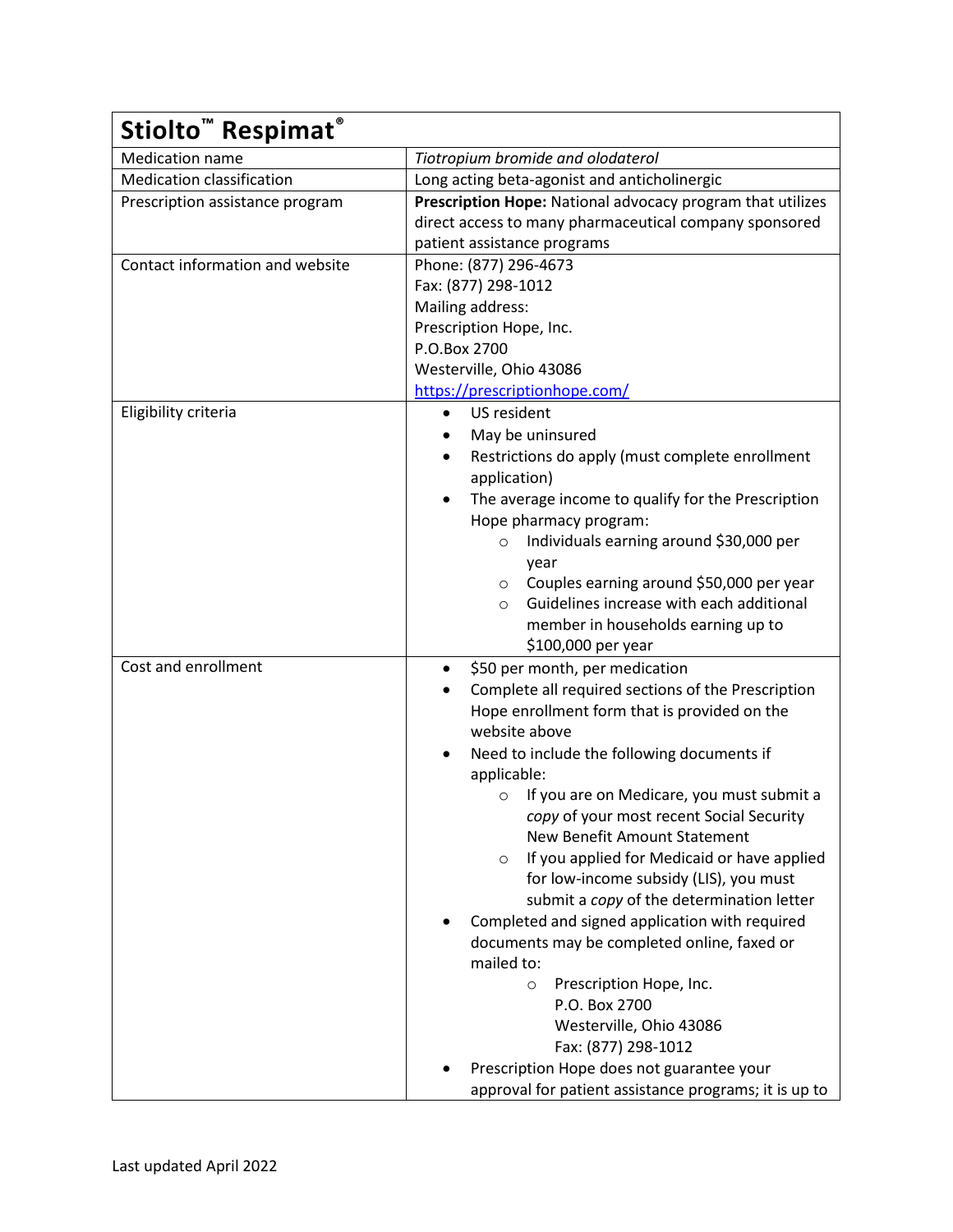|  | each applicable drug manufacturer to make the<br>eligibility determination<br>After enrollment, you can typically expect to<br>$\bullet$<br>receive 90 days' worth of medication delivered to<br>your home or doctor's office within 4 to 6 weeks<br>Refills will be delivered automatically before your<br>$\bullet$<br>current supply runs out<br>If Prescription Hope cannot help you with a<br>$\bullet$<br>medication, there will never be a fee for that<br>medication |
|--|------------------------------------------------------------------------------------------------------------------------------------------------------------------------------------------------------------------------------------------------------------------------------------------------------------------------------------------------------------------------------------------------------------------------------------------------------------------------------|
|--|------------------------------------------------------------------------------------------------------------------------------------------------------------------------------------------------------------------------------------------------------------------------------------------------------------------------------------------------------------------------------------------------------------------------------------------------------------------------------|

| Stiolto <sup>™</sup> Respimat®   |                                                                                                                                     |
|----------------------------------|-------------------------------------------------------------------------------------------------------------------------------------|
| <b>Medication name</b>           | Tiotropium bromide and olodaterol                                                                                                   |
| <b>Medication classification</b> | Long acting beta-agonist and anticholinergic                                                                                        |
| Prescription assistance program  | Boehringer Ingelheim Cares Foundation, Inc. patient                                                                                 |
|                                  | assistance program                                                                                                                  |
| Contact information and website  | Phone: (800) 556-8317<br>Fax: (866) 851-2827                                                                                        |
|                                  | Hours: Monday - Friday 7:30a.m. - 5:00p.m. CST                                                                                      |
|                                  | Mailing address:                                                                                                                    |
|                                  | Boehringer Ingelheim Cares Foundation, Inc.                                                                                         |
|                                  | Patient Assistance Program                                                                                                          |
|                                  | P.O. Box 66745                                                                                                                      |
|                                  | St Louis, MO 63166-6745                                                                                                             |
|                                  | https://www.boehringer-                                                                                                             |
|                                  | ingelheim.us/sites/us/files/files/bipi-universal-                                                                                   |
|                                  | application.pdf                                                                                                                     |
| Eligibility criteria             | U.S. resident<br>$\bullet$                                                                                                          |
|                                  | Income must be less than or equal to 200% of the<br>$\bullet$<br>Federal Poverty Guideline for the size of your<br>household        |
|                                  | Not eligible for prescription drug assistance through<br>$\bullet$<br>Medicare (including part D), Medicaid or private<br>insurance |
|                                  | Patients who have difficulty meeting their Medicare<br>Part D drug costs may be eligible                                            |
|                                  | Patient eligibility is determined on a case-by-case<br>$\bullet$<br>basis                                                           |
| Cost and enrollment              | No cost<br>$\bullet$                                                                                                                |
|                                  | A completed and current application, valid                                                                                          |
|                                  | prescription and the patient's income                                                                                               |
|                                  | documentation are required                                                                                                          |
|                                  | Must be at least 18 years of age to enroll                                                                                          |
|                                  | Up to 90-day supply of medication mailed to                                                                                         |
|                                  | patient's or physician's office                                                                                                     |